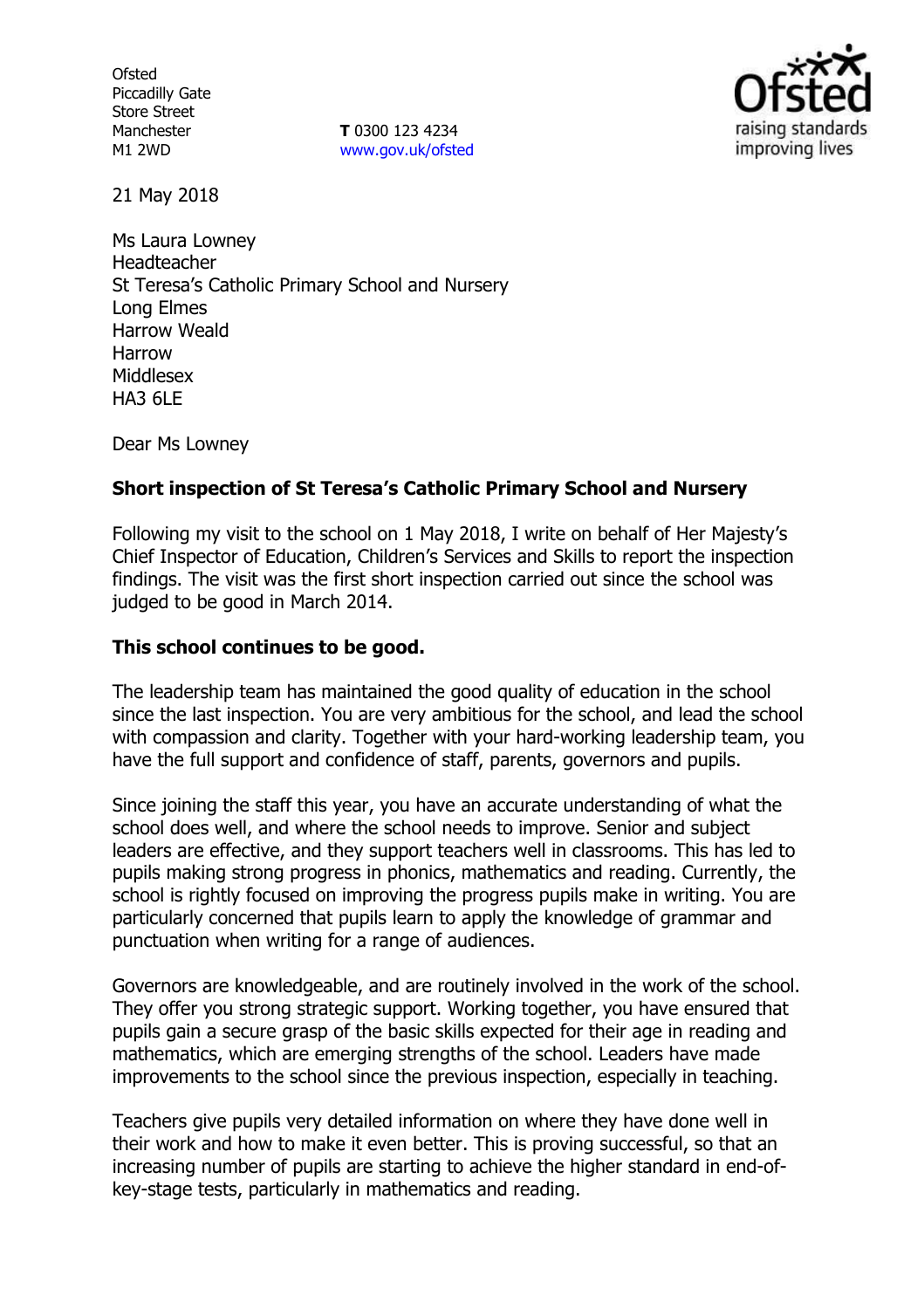

Pupils are fortunate to have a number of effective teaching assistants to work alongside them. They encourage pupils, particularly those who have special educational needs and/or disabilities, not to give up on work they find hard, and help them to overcome particular difficulties.

# **Safeguarding is effective.**

You, your leadership team and governors have ensured that all safeguarding arrangements are fit for purpose and records are complete. All checks on the suitability of staff to work at the school are in place. Clear systems exist for staff to make referrals when concerns arise, and subsequent actions are followed up promptly. Leaders work well with families and external agencies to ensure that pupils receive well-targeted support, when required. Staff training, including that related to the 'Prevent' duty, is up to date. Staff have a good knowledge of potential concerns within the local area. This increases their vigilance in spotting and reporting concerns about pupils' well-being.

The school has a very welcoming atmosphere, and pupils appreciate this. I observed and chatted with pupils, including during lunchtime, and they were relaxed and happy. They told me that they feel very safe in school, and that bullying is extremely rare at the school. They clearly enjoy coming to school and have great confidence that the staff work hard to support their education and wellbeing. Pupils behave very well and have extremely positive attitudes towards the school.

Parents appreciate the work that the school does, and are proud to be members of the school community, with several travelling some distance for their children to attend. Several parents commented that their experience of you and your staff is that of being deeply committed to the welfare and education of their children. The school is popular, and children really want to come to school each day. As a result, pupils' attendance is strong.

### **Inspection findings**

- For the first line of enquiry, we agreed to look at key stage 2 pupils' progress in writing, particularly for the school's most-able pupils. This is because last year progress rates in writing were lower for this group than in reading and mathematics. You have rightly identified this as a priority.
- $\blacksquare$  The school has taken several important steps to improve writing for all pupils. Teachers have received additional training and support from the school's subject leader. This has given them greater confidence to teach and assess writing in a way that ensures that pupils get more opportunities to write in ways that fully challenge them.
- The teaching of writing has shown improvement. During the inspection I saw how information about the quality of teaching is tracked, and feedback given to teachers that provides them with information that will improve their work. This has been helpful in improving teachers' approaches to the teaching of writing for all pupils and especially the most able.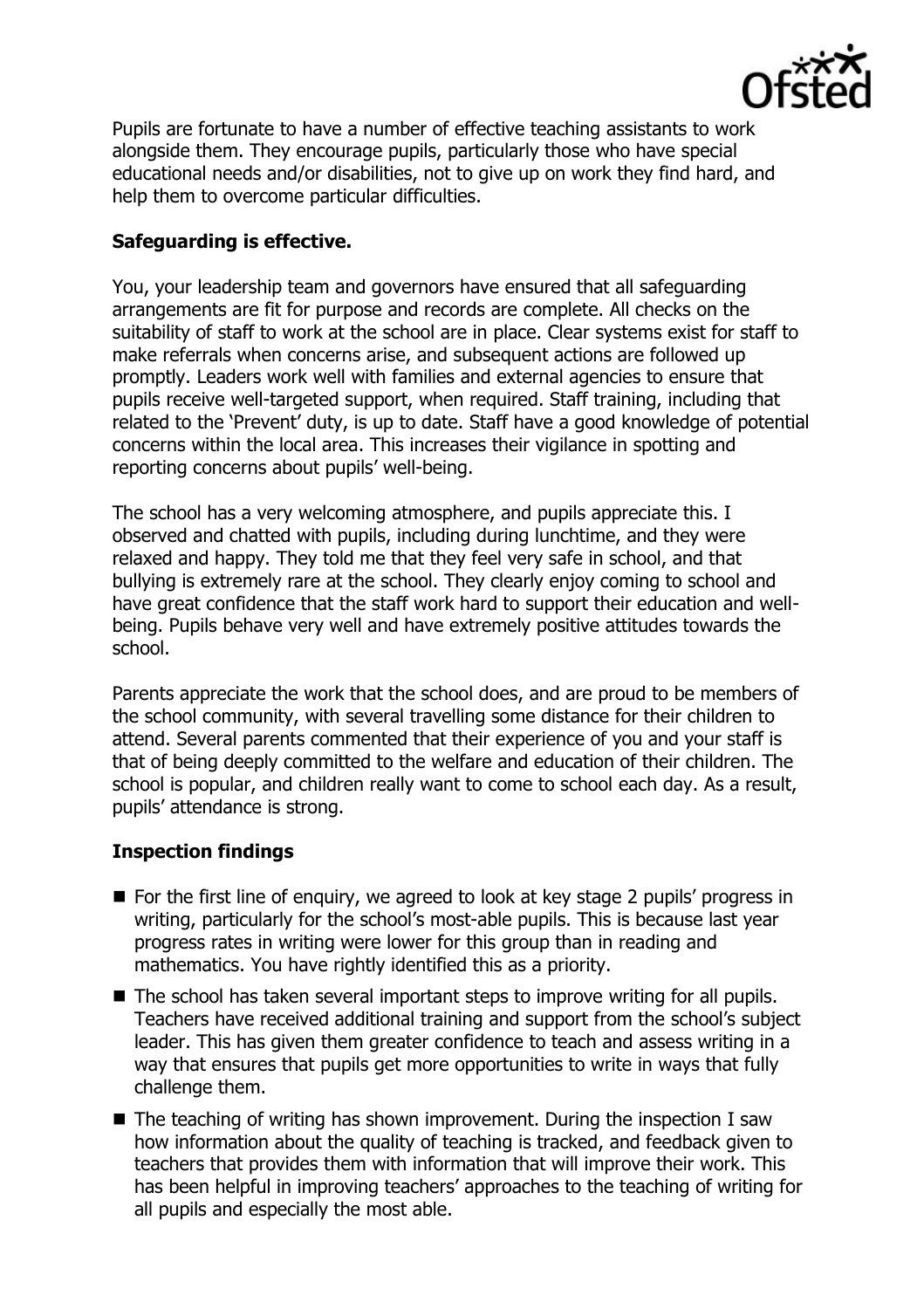

- $\blacksquare$  We saw evidence of this where pupils were guided by the teacher to write persuasive letters to the local constituency Member of Parliament. These so impressed him that not only did he visit the school but he has also invited pupils to meet with him at the Houses of Parliament.
- The school's approach to the teaching of early writing is effective, and pupils leave the early years with clear letter formation and a grasp of basic punctuation. These basic skills develop through the school, and the presentation of pupils' work is very good.
- $\blacksquare$  However, the quality of writing for the most able pupils is inconsistent across key stage 1 and 2. The work that you have done to improve pupils' writing skills should remain a focus, so that improvements continue and are reflected in pupils' outcomes at the end of key stage 2.
- $\blacksquare$  For the second line of enquiry we looked at subjects other than English, science and mathematics. The school had identified that they want teaching to be as strong in these subjects as in the core subjects, and so we were curious to see if this is the case.
- The school curriculum is well planned to ensure the requirements of the national curriculum are met. Specialist staff teach some subjects, such as physical education (PE). Pupils achieve well in PE and love the work they do.
- $\blacksquare$  In other subjects, such as history and religious education, the curriculum is rich and varied, so pupils achieve well. Good links are made between subjects to maximise learning opportunities. For instance, linking how the spread of Christianity took place across different periods of history and across many different continents.
- Teachers make very good use of home learning projects to engage with parents and extend pupils' learning. Pupils are proud of the practical skills they have acquired as they explored the habitat of Antarctica as part of work undertaken over the Easter break.
- Our final line of enquiry was to check whether the school's disadvantaged pupils are making the best progress possible, particularly those who are most-able. This was because, last year, there were differences between the progress of these pupils and others.
- Leaders make use of pupil premium funding in ways that target year groups and individuals where they believe most benefit would be seen. However, this is not always closely aligned to outcomes for these pupils. The school's current spending plan lacks detail, and the evaluation of the previous year's actions are imprecise. As a result, leaders cannot be totally sure about where their work is really making a difference.
- The school has a range of interventions and teaching strategies in place that are intended to strengthen the progress being made by disadvantaged pupils. This work would benefit from more systematic evaluation to ensure that all disadvantaged pupils, especially the most able, receive the support they need.